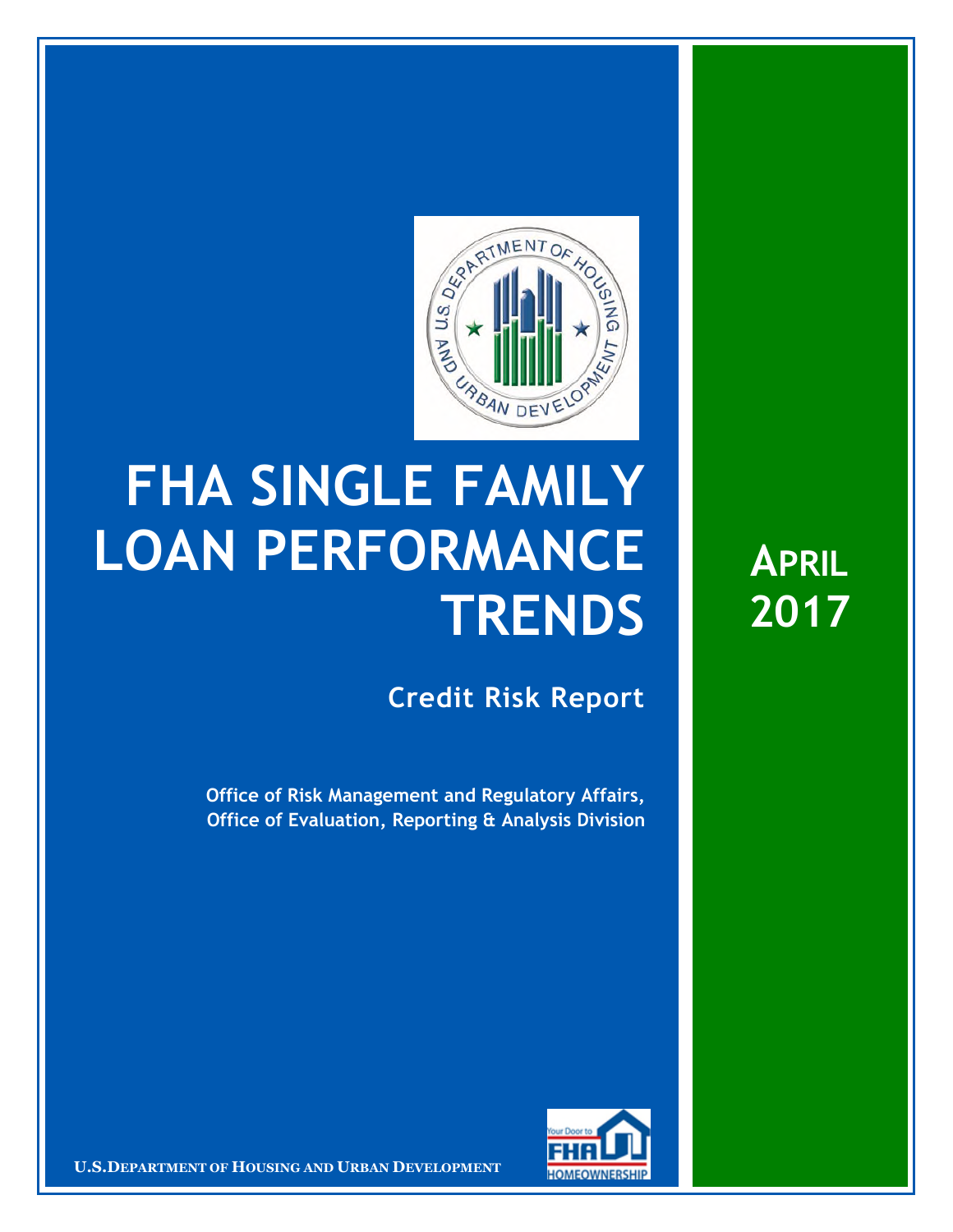## Table of Contents

## Table of Figures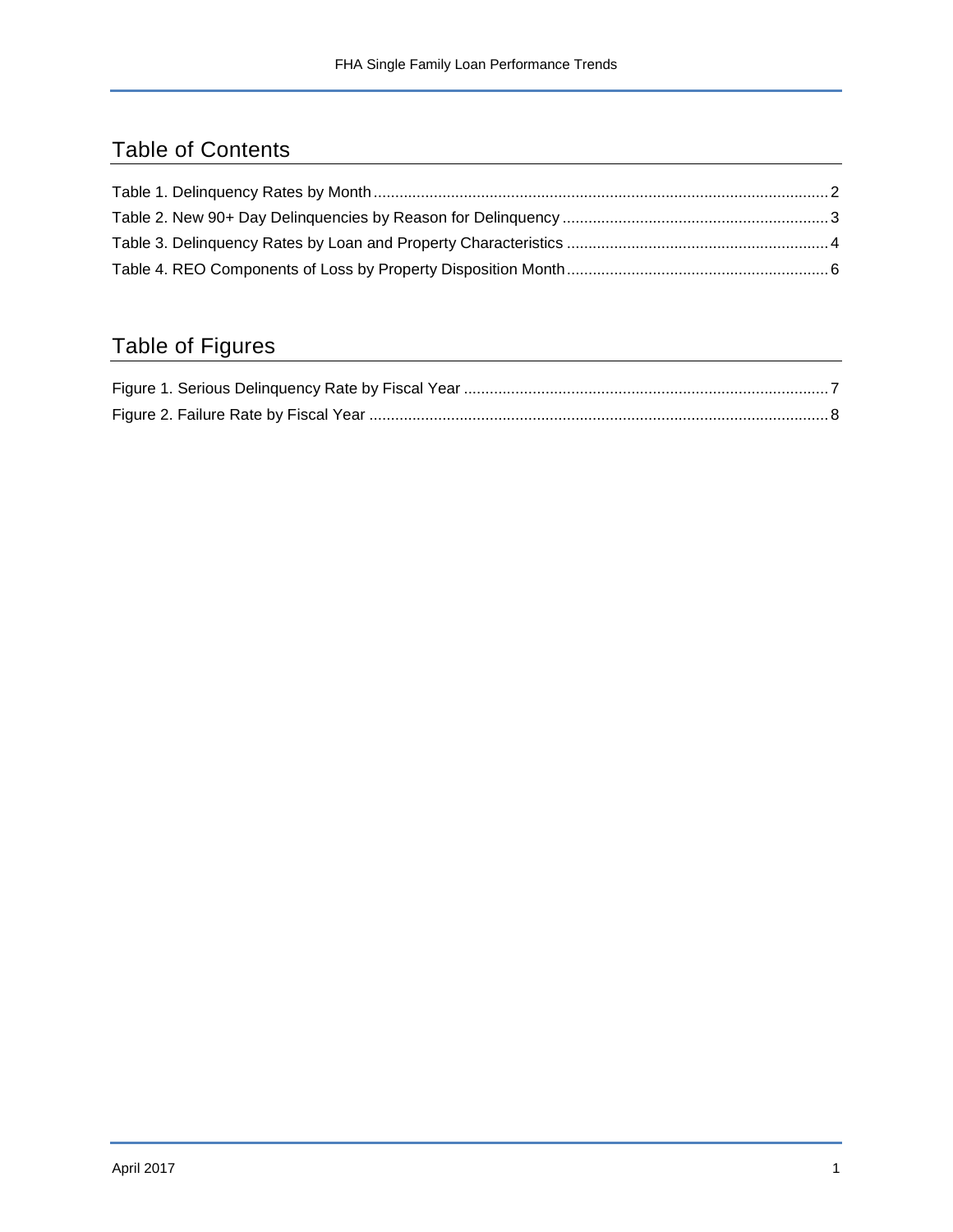<span id="page-2-0"></span>

|          | Active<br>Insurance in | Delinquency Rates <sup>a</sup> (%) |        |                                | Exceptions <sup>b</sup> (%) | Serious    |                       |
|----------|------------------------|------------------------------------|--------|--------------------------------|-----------------------------|------------|-----------------------|
|          | Force                  |                                    |        |                                | In.                         | In         | Delinquency           |
| Month    | (EOM)                  | 30-day                             | 60-day | 90-day                         | Foreclosure                 | Bankruptcy | Rate <sup>c</sup> (%) |
|          |                        |                                    |        | <b>Non-Seasonally Adjusted</b> |                             |            |                       |
| Apr 2016 | 7,810,381              | 4.08                               | 1.30   | 2.60                           | 1.67                        | 0.88       | 5.16                  |
| May      | 7,813,695              | 4.21                               | 1.37   | 2.57                           | 1.63                        | 0.87       | 5.07                  |
| Jun      | 7,814,304              | 4.38                               | 1.46   | 2.50                           | 1.62                        | 0.89       | 5.02                  |
| Jul      | 7,824,682              | 4.74                               | 1.52   | 2.50                           | 1.59                        | 0.87       | 4.96                  |
| Aug      | 7,834,822              | 4.49                               | 1.54   | 2.52                           | 1.55                        | 0.88       | 4.95                  |
| Sep      | 7,838,495              | 4.48                               | 1.57   | 2.56                           | 1.50                        | 0.86       | 4.92                  |
| Oct      | 7,840,261              | 4.55                               | 1.60   | 2.58                           | 1.47                        | 0.86       | 4.91                  |
| Nov      | 7,839,269              | 4.74                               | 1.64   | 2.62                           | 1.46                        | 0.86       | 4.94                  |
| Dec      | 7,842,834              | 5.04                               | 1.69   | 2.67                           | 1.46                        | 0.87       | 4.99                  |
| Jan 2017 | 7,877,094              | 4.66                               | 1.63   | 2.62                           | 1.47                        | 0.87       | 4.97                  |
| Feb      | 7,891,926              | 4.44                               | 1.47   | 2.49                           | 1.46                        | 0.86       | 4.81                  |
| Mar      | 7,904,390              | 3.68                               | 1.23   | 2.21                           | 1.47                        | 0.86       | 4.54                  |
| Apr      | 7,917,975              | 4.63                               | 1.32   | 2.17                           | 1.44                        | 0.86       | 4.47                  |
|          |                        |                                    |        | <b>Seasonally Adjusted</b>     |                             |            |                       |
| Apr 2016 | 7,810,381              | 4.35                               | 1.47   | 2.78                           | 1.58                        | 0.90       | 5.26                  |
| May      | 7,813,695              | 4.23                               | 1.46   | 2.76                           | 1.59                        | 0.88       | 5.23                  |
| Jun      | 7,814,304              | 4.42                               | 1.52   | 2.69                           | 1.66                        | 0.91       | 5.26                  |
| Jul      | 7,824,682              | 4.98                               | 1.54   | 2.65                           | 1.63                        | 0.89       | 5.17                  |
| Aug      | 7,834,822              | 4.28                               | 1.52   | 2.64                           | 1.63                        | 0.93       | 5.20                  |
| Sep      | 7,838,495              | 4.17                               | 1.45   | 2.61                           | 1.55                        | 0.88       | 5.03                  |
| Oct      | 7,840,261              | 4.55                               | 1.52   | 2.56                           | 1.49                        | 0.83       | 4.88                  |
| Nov      | 7,839,269              | 4.47                               | 1.52   | 2.46                           | 1.48                        | 0.82       | 4.76                  |
| Dec      | 7,842,834              | 4.67                               | 1.51   | 2.45                           | 1.46                        | 0.83       | 4.74                  |
| Jan 2017 | 7,877,094              | 4.45                               | 1.45   | 2.34                           | 1.45                        | 0.85       | 4.64                  |
| Feb      | 7,891,926              | 4.77                               | 1.59   | 2.35                           | 1.43                        | 0.85       | 4.64                  |
| Mar      | 7,904,390              | 4.27                               | 1.42   | 2.28                           | 1.43                        | 0.87       | 4.58                  |
| Apr      | 7,917,975              | 5.04                               | 1.52   | 2.26                           | 1.44                        | 0.86       | 4.56                  |

<span id="page-2-1"></span>**Table 1. Delinquency Rates by Month** 

EOM = end of month.

<sup>a</sup>The 90-day category includes all loans that are at least 3 months delinquent excluding those loans in foreclosure or bankruptcy processing. Included in the delinquency counts are loans under active consideration for loss mitigation foreclosure avoidance.

<sup>b</sup> Exceptions are counted separately from delinquencies, regardless of the length of the delinquency period.

<sup>c</sup> Serious delinquency rates are the sum of 90-day delinquencies plus in-foreclosures and in-bankruptcies.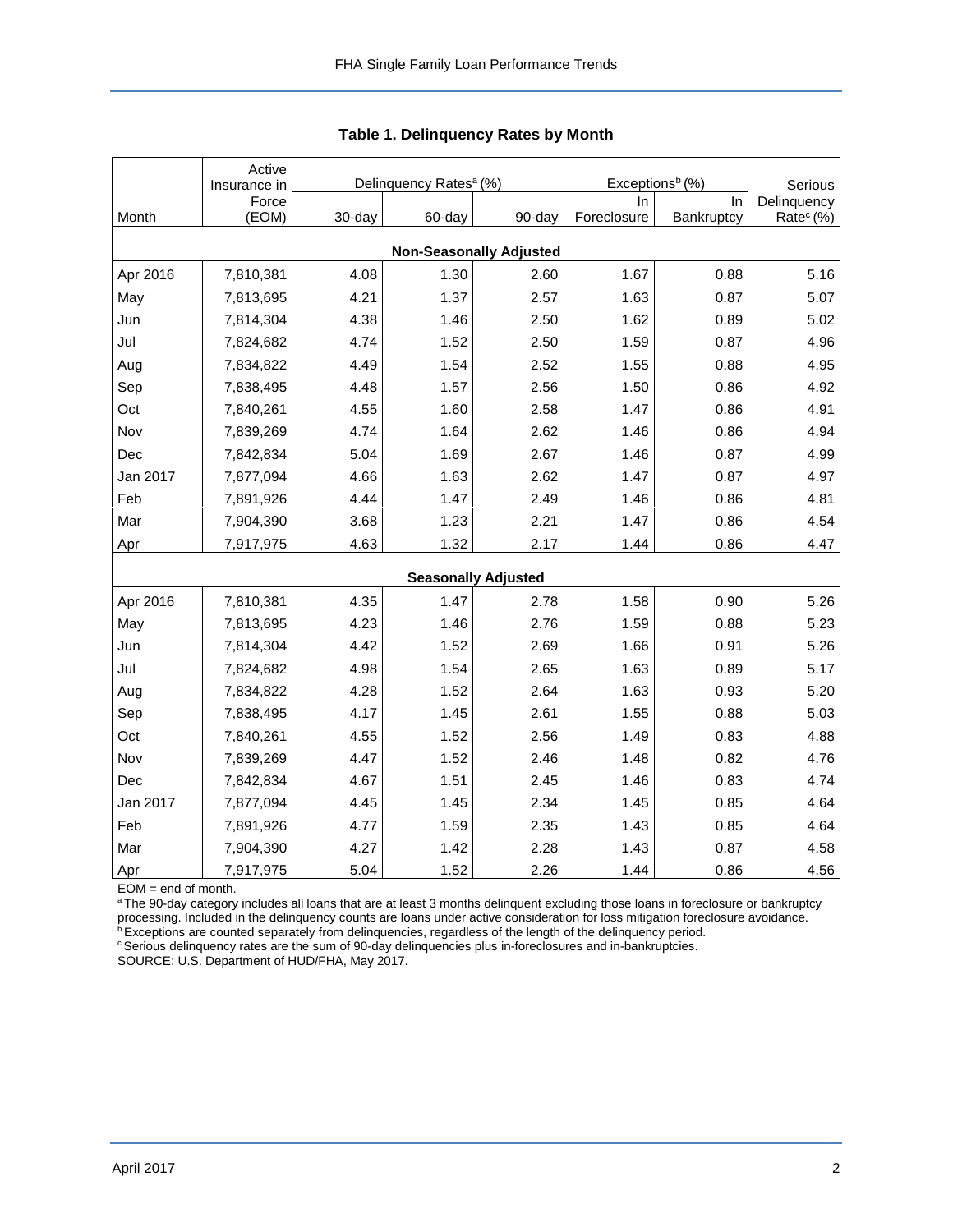<span id="page-3-0"></span>

|                    |               | Share by Reason for Delinquency (%) |            |             |                                                        |                     |         |                    |  |  |  |
|--------------------|---------------|-------------------------------------|------------|-------------|--------------------------------------------------------|---------------------|---------|--------------------|--|--|--|
| <b>Fiscal Year</b> | New 90+ Day   | Reduction                           |            | Excessive   | Death or<br>Illness of<br>Principal<br><b>Borrower</b> | Marital             | No      |                    |  |  |  |
| and Quarter        | Delinquencies | of Income                           | Unemployed | Obligations | or Family                                              | <b>Difficulties</b> | Contact | Other <sup>a</sup> |  |  |  |
| 2011 Q1            | 133,710       | 37.73                               | 9.68       | 16.38       | 9.51                                                   | 4.59                | 12.88   | 9.23               |  |  |  |
| 2011 Q2            | 117,909       | 37.32                               | 10.24      | 16.08       | 10.15                                                  | 4.53                | 11.97   | 9.71               |  |  |  |
| 2011 Q3            | 99,257        | 36.67                               | 10.43      | 16.48       | 10.66                                                  | 4.88                | 10.73   | 10.15              |  |  |  |
| 2011 Q4            | 133,830       | 37.30                               | 10.26      | 17.50       | 10.95                                                  | 4.76                | 9.32    | 9.90               |  |  |  |
| 2012 Q1            | 158,095       | 36.55                               | 9.47       | 19.12       | 11.09                                                  | 4.50                | 9.22    | 10.04              |  |  |  |
| 2012 Q2            | 114,763       | 37.14                               | 10.00      | 17.62       | 11.37                                                  | 4.76                | 8.49    | 10.61              |  |  |  |
| 2012 Q3            | 101,468       | 36.81                               | 9.72       | 17.58       | 11.69                                                  | 4.97                | 8.27    | 10.96              |  |  |  |
| 2012 Q4            | 125,200       | 36.79                               | 9.51       | 18.09       | 11.86                                                  | 4.65                | 8.05    | 11.06              |  |  |  |
| 2013 Q1            | 124,359       | 36.20                               | 9.00       | 18.47       | 12.03                                                  | 4.66                | 8.08    | 11.55              |  |  |  |
| 2013 Q2            | 104,165       | 35.82                               | 8.81       | 18.04       | 12.23                                                  | 4.52                | 8.08    | 12.48              |  |  |  |
| 2013 Q3            | 86,810        | 35.97                               | 8.29       | 18.13       | 12.37                                                  | 4.60                | 8.33    | 12.32              |  |  |  |
| 2013 Q4            | 105,090       | 36.31                               | 8.31       | 19.11       | 12.39                                                  | 4.58                | 8.60    | 10.70              |  |  |  |
| 2014 Q1            | 112,099       | 35.31                               | 7.93       | 20.48       | 12.18                                                  | 4.46                | 9.10    | 10.54              |  |  |  |
| 2014 Q2            | 93,183        | 34.79                               | 8.06       | 19.65       | 11.83                                                  | 4.32                | 10.53   | 10.82              |  |  |  |
| 2014 Q3            | 80,881        | 33.33                               | 7.95       | 19.92       | 12.28                                                  | 4.37                | 11.05   | 11.10              |  |  |  |
| 2014 Q4            | 101,850       | 32.49                               | 7.54       | 21.01       | 12.62                                                  | 4.42                | 11.18   | 10.74              |  |  |  |
| 2015 Q1            | 106,665       | 31.84                               | 7.04       | 22.01       | 12.70                                                  | 4.23                | 11.37   | 10.81              |  |  |  |
| 2015 Q2            | 82,866        | 32.16                               | 7.18       | 21.69       | 12.58                                                  | 4.20                | 11.20   | 10.98              |  |  |  |
| 2015 Q3            | 71,869        | 30.89                               | 6.72       | 21.48       | 12.74                                                  | 4.24                | 12.60   | 11.33              |  |  |  |
| 2015 Q4            | 88,263        | 30.72                               | 6.70       | 22.29       | 12.76                                                  | 4.00                | 11.51   | 12.03              |  |  |  |
| 2016 Q1            | 92,607        | 30.65                               | 6.61       | 22.67       | 12.96                                                  | 4.06                | 10.71   | 12.33              |  |  |  |
| 2016 Q2            | 78,978        | 30.17                               | 7.03       | 22.83       | 12.80                                                  | 3.95                | 11.18   | 12.03              |  |  |  |
| 2016 Q3            | 66,500        | 30.67                               | 7.41       | 23.23       | 13.41                                                  | 4.16                | 9.63    | 11.48              |  |  |  |
| 2016 Q4            | 85,289        | 31.14                               | 8.29       | 23.90       | 13.37                                                  | 4.03                | 8.30    | 10.97              |  |  |  |
| 2017Q1             | 94,949        | 30.38                               | 8.09       | 24.30       | 13.34                                                  | 3.71                | 8.03    | 12.14              |  |  |  |
| 2017Q2             | 75,376        | 29.39                               | 8.33       | 23.81       | 13.14                                                  | 3.54                | 10.02   | 11.78              |  |  |  |
| 2017Q3-Apr         | 20,612        | 26.18                               | 7.66       | 23.19       | 12.60                                                  | 3.08                | 12.49   | 14.80              |  |  |  |

<span id="page-3-1"></span>**Table 2. New 90+ Day Delinquencies by Reason for Delinquency** 

a Includes abandonment of property, distant employment transfer, neighborhood problems, property problems, inability to sell or rent property, military service, business failure, casualty loss, energy-environment cost, servicing problems, payment adjustment, payment dispute, and transfer of ownership pending fraud and incarceration. SOURCE: U.S. Department of HUD/FHA, May 2017.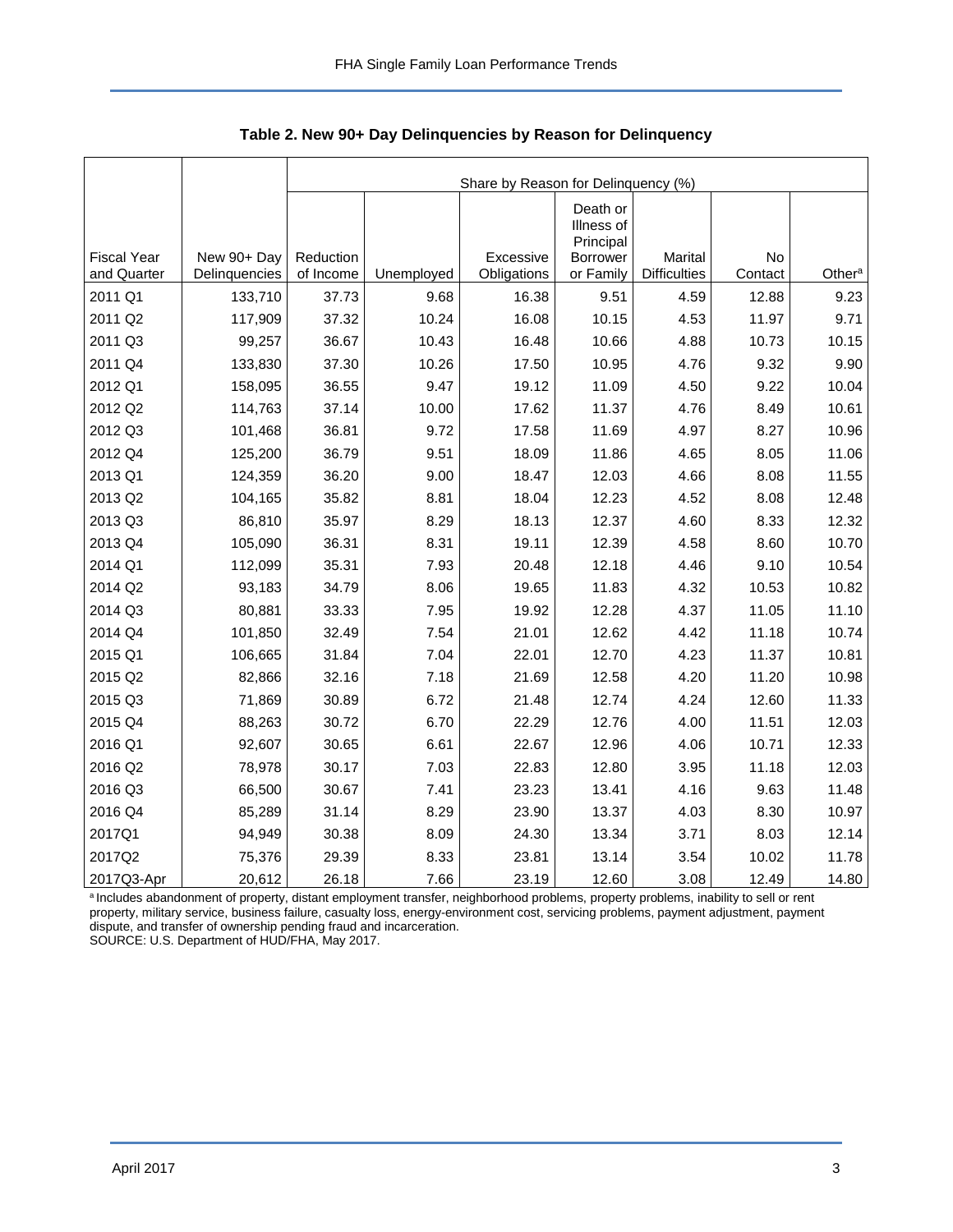<span id="page-4-0"></span>

|                           |                     | Rates of Active Loan Counts (%) |        |        |            |                   |                  |                                  |  |  |  |
|---------------------------|---------------------|---------------------------------|--------|--------|------------|-------------------|------------------|----------------------------------|--|--|--|
|                           | <b>IIF</b>          |                                 |        |        |            |                   |                  | Serious                          |  |  |  |
|                           | Shares <sup>a</sup> | All Past<br>Due <sup>b</sup>    | 30-Day | 60-Day | $90 + Day$ | In<br>Foreclosure | In<br>Bankruptcy | Delinquency<br>Rate <sup>c</sup> |  |  |  |
| <b>Loan Purpose</b>       |                     |                                 |        |        |            |                   |                  |                                  |  |  |  |
| All Active Loans          | 7,917,975           | 10.43                           | 4.63   | 1.32   | 2.17       | 1.44              | 0.86             | 4.47                             |  |  |  |
| Purchase                  | 66.10               | 11.16                           | 5.02   | 1.48   | 2.36       | 1.41              | 0.89             | 4.66                             |  |  |  |
| Refinance                 | 33.90               | 9.00                            | 3.89   | 1.02   | 1.79       | 1.50              | 0.80             | 4.09                             |  |  |  |
| Refinance                 |                     |                                 |        |        |            |                   |                  |                                  |  |  |  |
| Refinance Loans           | 2,683,859           | 9.00                            | 3.89   | 1.02   | 1.79       | 1.50              | 0.80             | 4.09                             |  |  |  |
| Conventional              | 33.17               | 11.10                           | 4.51   | 1.26   | 2.23       | 2.09              | 1.01             | 5.33                             |  |  |  |
| No Cash Out               | 21.65               | 10.70                           | 4.42   | 1.22   | 2.15       | 1.92              | 0.98             | 5.06                             |  |  |  |
| Cash Out                  | 11.52               | 11.86                           | 4.69   | 1.34   | 2.38       | 2.39              | 1.05             | 5.82                             |  |  |  |
| <b>FHA</b>                | 10.02               | 7.12                            | 3.30   | 0.84   | 1.36       | 0.98              | 0.64             | 2.98                             |  |  |  |
| No Cash Out               | 6.24                | 6.81                            | 3.18   | 0.80   | 1.27       | 0.92              | 0.64             | 2.83                             |  |  |  |
| Cash Out                  | 3.78                | 7.64                            | 3.50   | 0.91   | 1.50       | 1.08              | 0.64             | 3.23                             |  |  |  |
| Streamline                | 56.81               | 8.11                            | 3.63   | 0.92   | 1.61       | 1.25              | 0.70             | 3.56                             |  |  |  |
| Credit Score Ranged       |                     |                                 |        |        |            |                   |                  |                                  |  |  |  |
| Loans with Credit Scores  | 5,868,642           | 9.97                            | 4.46   | 1.26   | 2.12       | 1.33              | 0.80             | 4.24                             |  |  |  |
| < 500                     | 0.15                | 33.18                           | 10.63  | 4.16   | 8.17       | 6.32              | 3.91             | 18.40                            |  |  |  |
| 500-579                   | 2.22                | 33.07                           | 12.12  | 4.23   | 7.50       | 5.60              | 3.63             | 16.72                            |  |  |  |
| 580-619                   | 6.86                | 22.90                           | 9.37   | 3.02   | 5.06       | 3.40              | 2.06             | 10.52                            |  |  |  |
| 620-659                   | 29.52               | 14.37                           | 6.61   | 1.87   | 3.08       | 1.67              | 1.14             | 5.89                             |  |  |  |
| 660-719                   | 39.41               | 6.94                            | 3.27   | 0.85   | 1.43       | 0.91              | 0.48             | 2.81                             |  |  |  |
| 720-850                   | 21.85               | 2.91                            | 1.33   | 0.32   | 0.56       | 0.51              | 0.20             | 1.27                             |  |  |  |
| <b>Fiscal Year Cohort</b> |                     |                                 |        |        |            |                   |                  |                                  |  |  |  |
| <b>All Cohorts</b>        | 7,917,975           | 10.43                           | 4.63   | 1.32   | 2.17       | 1.44              | 0.86             | 4.47                             |  |  |  |
| pre-2004                  | 8.75                | 16.96                           | 7.47   | 2.39   | 3.28       | 2.34              | 1.49             | 7.11                             |  |  |  |
| 2004                      | 2.28                | 17.83                           | 7.75   | 2.39   | 3.33       | 2.73              | 1.63             | 7.69                             |  |  |  |
| 2005                      | 1.63                | 20.26                           | 8.26   | 2.64   | 3.96       | 3.42              | 1.98             | 9.35                             |  |  |  |
| 2006                      | 1.29                | 23.60                           | 8.93   | 2.92   | 4.89       | 4.51              | 2.34             | 11.74                            |  |  |  |
| 2007                      | 1.24                | 27.67                           | 9.68   | 3.31   | 6.26       | 5.61              | 2.80             | 14.68                            |  |  |  |
| 2008                      | 2.96                | 27.76                           | 9.65   | 3.30   | 6.46       | 5.64              | 2.71             | 14.81                            |  |  |  |
| 2009                      | 6.56                | 18.20                           | 6.96   | 2.15   | 3.92       | 3.44              | 1.72             | 9.08                             |  |  |  |
| 2010                      | 8.48                | 12.73                           | 5.37   | 1.55   | 2.64       | 2.02              | 1.16             | 5.81                             |  |  |  |
| 2011                      | 6.81                | 10.35                           | 4.54   | 1.26   | 2.14       | 1.46              | 0.94             | 4.55                             |  |  |  |
| 2012                      | 8.29                | 8.48                            | 3.86   | 1.07   | 1.75       | 1.03              | 0.77             | 3.55                             |  |  |  |
| 2013                      | 11.40               | 7.03                            | 3.31   | 0.87   | 1.46       | 0.80              | 0.59             | 2.85                             |  |  |  |
| 2014                      | 5.75                | 10.51                           | 4.87   | 1.32   | 2.43       | 1.13              | 0.76             | 4.32                             |  |  |  |
| 2015                      | 10.78               | 7.59                            | 3.79   | 0.98   | 1.85       | 0.56              | 0.40             | 2.81                             |  |  |  |
| 2016                      | 14.63               | 4.74                            | 2.93   | 0.66   | 0.85       | 0.18              | 0.12             | 1.15                             |  |  |  |
| 2017                      | 9.15                | 1.53                            | 1.25   | 0.18   | 0.09       | 0.00              | 0.01             | 0.10                             |  |  |  |

<span id="page-4-1"></span>

| Table 3. Delinquency Rates by Loan and Property Characteristics |  |  |  |
|-----------------------------------------------------------------|--|--|--|
|-----------------------------------------------------------------|--|--|--|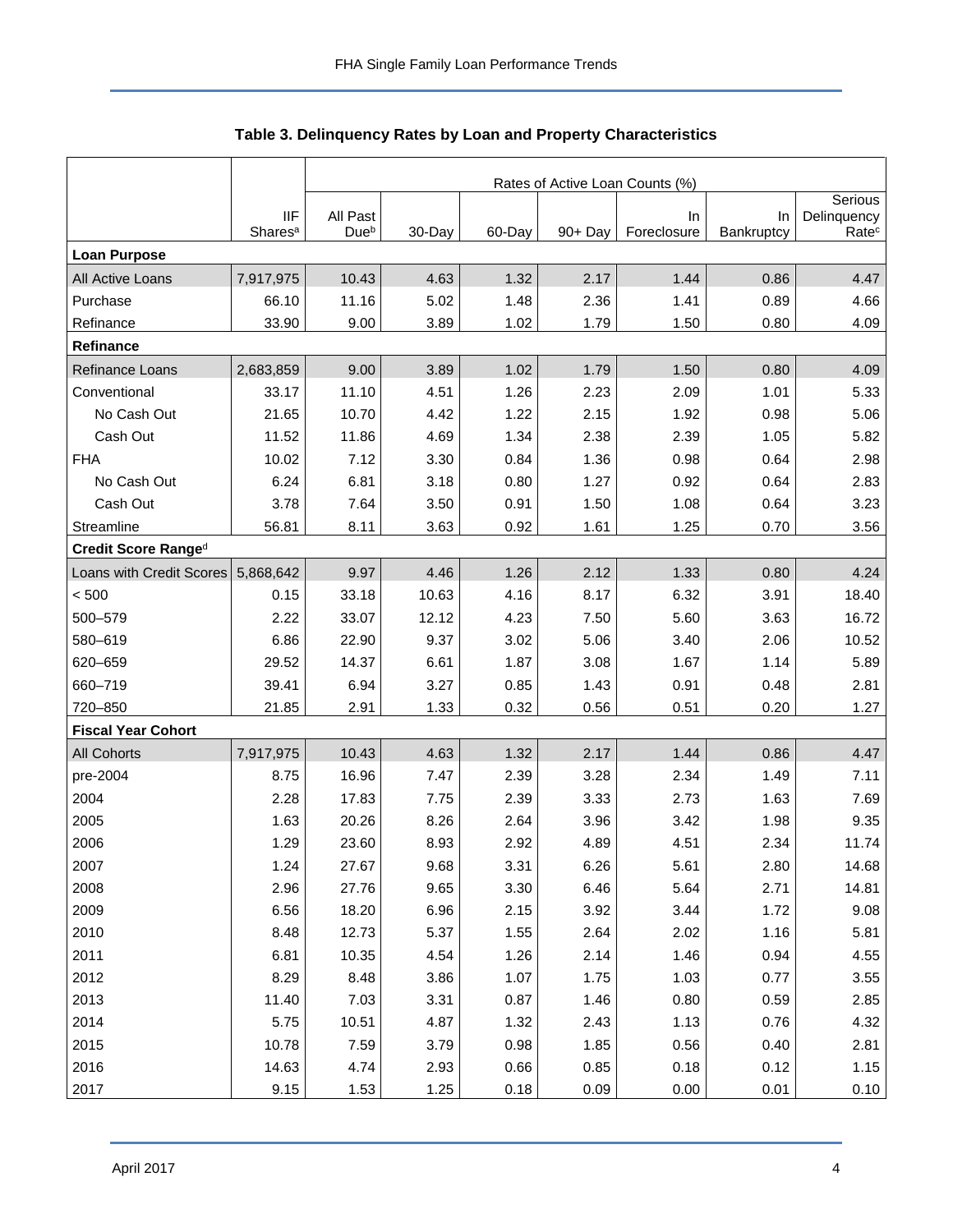|                                                    |                     | Rates of Active Loan Counts (%) |        |        |            |             |            |                   |  |  |  |
|----------------------------------------------------|---------------------|---------------------------------|--------|--------|------------|-------------|------------|-------------------|--|--|--|
|                                                    |                     |                                 |        |        |            |             |            | Serious           |  |  |  |
|                                                    | <b>IIF</b>          | All Past                        |        |        |            | In.         | In.        | Delinquency       |  |  |  |
|                                                    | Shares <sup>a</sup> | Due <sup>b</sup>                | 30-Day | 60-Day | $90 + Day$ | Foreclosure | Bankruptcy | Rate <sup>c</sup> |  |  |  |
| Loan Amount at Origination (\$ thousands)          |                     |                                 |        |        |            |             |            |                   |  |  |  |
| All Loan Amounts                                   | 7,917,975           | 10.43                           | 4.63   | 1.32   | 2.17       | 1.44        | 0.86       | 4.47              |  |  |  |
| < 50                                               | 3.40                | 12.77                           | 5.78   | 1.63   | 2.34       | 2.05        | 0.97       | 5.36              |  |  |  |
| $50 - 99$                                          | 24.08               | 12.11                           | 5.39   | 1.54   | 2.28       | 1.83        | 1.06       | 5.17              |  |  |  |
| 100-149                                            | 28.68               | 10.80                           | 4.81   | 1.40   | 2.22       | 1.39        | 0.98       | 4.59              |  |  |  |
| 150-199                                            | 19.66               | 9.62                            | 4.30   | 1.23   | 2.08       | 1.23        | 0.77       | 4.08              |  |  |  |
| 200-249                                            | 11.05               | 8.73                            | 3.89   | 1.08   | 1.99       | 1.15        | 0.62       | 3.76              |  |  |  |
| 250-399                                            | 10.87               | 8.82                            | 3.82   | 1.06   | 2.13       | 1.27        | 0.54       | 3.93              |  |  |  |
| 400-499                                            | 1.39                | 7.80                            | 3.15   | 0.93   | 2.11       | 1.20        | 0.41       | 3.72              |  |  |  |
| >499                                               | 0.87                | 6.67                            | 2.73   | 0.77   | 1.75       | 1.10        | 0.33       | 3.18              |  |  |  |
| <b>Property Type</b>                               |                     |                                 |        |        |            |             |            |                   |  |  |  |
| All Property Types                                 | 7,917,975           | 10.43                           | 4.63   | 1.32   | 2.17       | 1.44        | 0.86       | 4.47              |  |  |  |
| Detached                                           | 86.59               | 10.37                           | 4.70   | 1.34   | 2.14       | 1.33        | 0.87       | 4.34              |  |  |  |
| Manufactured Housing                               | 3.13                | 13.62                           | 5.50   | 1.51   | 2.64       | 2.78        | 1.19       | 6.62              |  |  |  |
| 2-4 Units                                          | 1.99                | 10.79                           | 3.52   | 1.10   | 2.44       | 3.12        | 0.61       | 6.18              |  |  |  |
| Condo                                              | 3.53                | 7.96                            | 3.13   | 0.90   | 1.69       | 1.62        | 0.60       | 3.92              |  |  |  |
| Townhouse                                          | 4.76                | 11.01                           | 4.52   | 1.38   | 2.57       | 1.78        | 0.78       | 5.12              |  |  |  |
| <b>Purchase Loan Type</b>                          |                     |                                 |        |        |            |             |            |                   |  |  |  |
| All Purchase Loans                                 | 5,233,301           | 11.16                           | 5.02   | 1.48   | 2.36       | 1.41        | 0.89       | 4.66              |  |  |  |
| Repeat                                             | 18.74               | 9.19                            | 4.30   | 1.17   | 1.80       | 1.18        | 0.74       | 3.71              |  |  |  |
| First-time                                         | 81.26               | 11.61                           | 5.18   | 1.55   | 2.49       | 1.47        | 0.92       | 4.88              |  |  |  |
| <b>Seller-Funded Down Payment Assistance (DPA)</b> |                     |                                 |        |        |            |             |            |                   |  |  |  |
| All Sources of Funds                               | 7,917,975           | 10.43                           | 4.63   | 1.32   | 2.17       | 1.44        | 0.86       | 4.47              |  |  |  |
| Non-DPA                                            | 97.31               | 10.04                           | 4.51   | 1.27   | 2.08       | 1.38        | 0.80       | 4.26              |  |  |  |
| <b>DPA</b>                                         | 2.69                | 24.55                           | 9.27   | 3.18   | 5.43       | 3.82        | 2.85       | 12.10             |  |  |  |

**Table 3. Delinquency Rates by Loan and Property Characteristics** 

IIF = insurance in force.

a For each subpanel, the loan shares sum to 100%. However, in some of the subpanels, the total loans in the analysis do not sum to 100% of IIF. For example, the IIF shares for refinance loans sum to 100% of refinance loans. Streamline refinance loans are not included in the Credit Score Range analysis; the IIF shares in that panel, add to 100% of fully-underwritten loans.

bincludes all loans 30 or more days past due, including those in bankruptcy or foreclosure.

<sup>c</sup> Includes all loans 90 days past due plus all in-bankruptcy and in-foreclosure cases.

<sup>d</sup> Credit score reporting began in May 2004 but was not mandatory until July 2008. Streamline refinance loans do not require credit score reporting.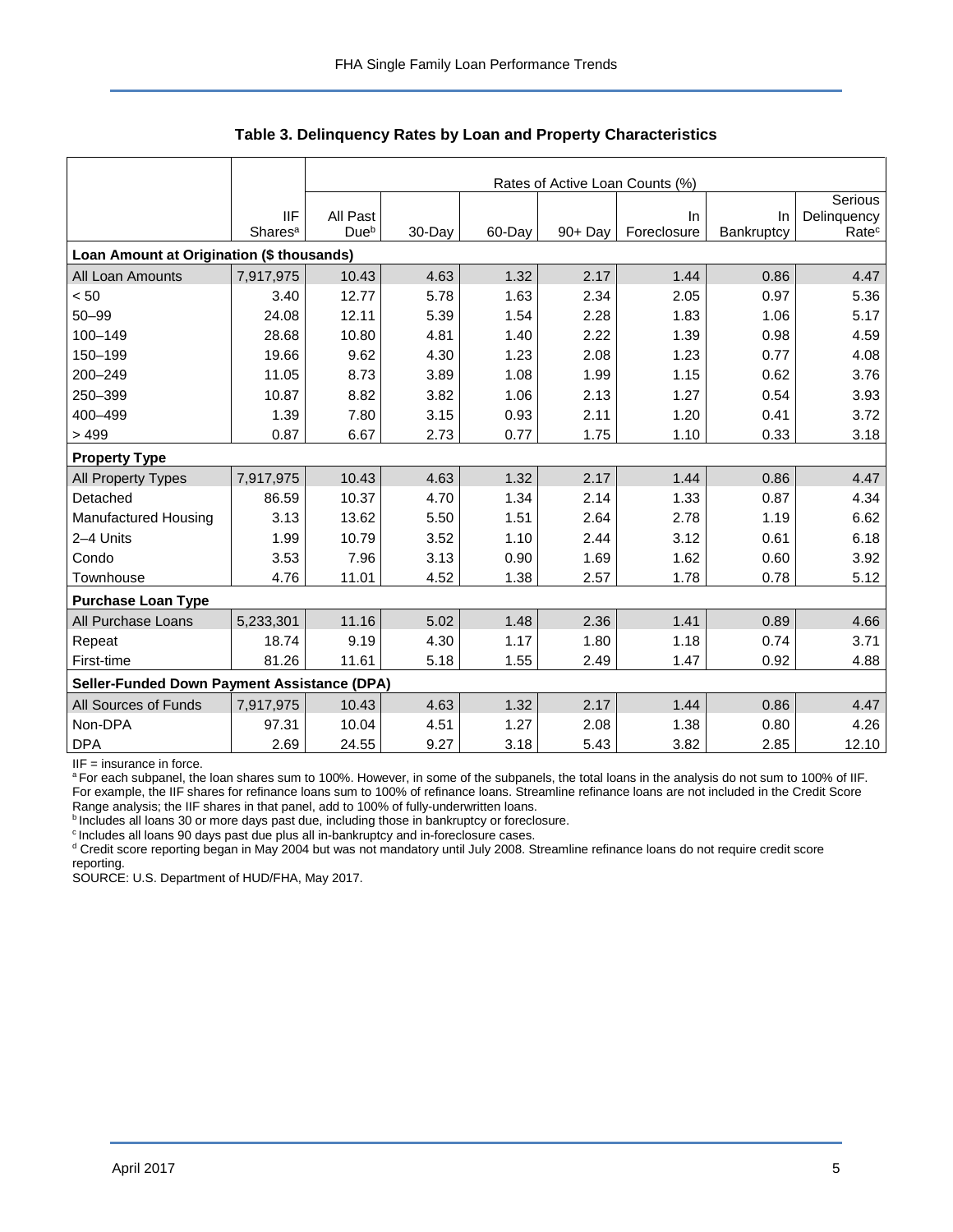<span id="page-6-0"></span>

|                                                         | 2017    |         |         |         | 2016    |                               |         |         |         |         |         |         |         |
|---------------------------------------------------------|---------|---------|---------|---------|---------|-------------------------------|---------|---------|---------|---------|---------|---------|---------|
| <b>Disposition Month</b>                                | Mar     | Feb     | Jan     | Dec     | Nov     | Oct                           | Sep     | Aug     | Jul     | Jun     | May     | Apr     | Mar     |
| Loss Components as Percentage of Defaulted Loan Balance |         |         |         |         |         |                               |         |         |         |         |         |         |         |
| Claim Expenses <sup>a</sup>                             | 17.45   | 17.78   | 17.24   | 16.65   | 17.38   | 17.37                         | 16.94   | 17.63   | 16.78   | 16.37   | 17.32   | 17.16   | 17.08   |
| Holding Costsb                                          | 4.63    | 4.71    | 4.81    | 4.91    | 4.81    | 4.95                          | 4.92    | 4.96    | 4.85    | 5.17    | 5.65    | 5.70    | 5.69    |
| Loss on Collateral <sup>c</sup>                         | 32.00   | 33.51   | 32.35   | 31.13   | 31.69   | 32.67                         | 31.41   | 31.58   | 28.90   | 27.49   | 30.92   | 32.71   | 34.66   |
| Sales Expense                                           | 4.34    | 4.29    | 4.40    | 4.32    | 4.30    | 4.20                          | 4.24    | 4.36    | 4.55    | 4.70    | 4.49    | 4.37    | 4.44    |
| Program Discounts <sup>d</sup>                          | 0.13    | 0.15    | 0.17    | 0.10    | 0.14    | 0.14                          | 0.11    | 0.18    | 0.13    | 0.24    | 0.15    | 0.09    | 0.15    |
| Net Loss Rate <sup>e</sup>                              | 55.34   | 57.93   | 56.49   | 53.42   | 55.90   | 56.02                         | 54.93   | 56.16   | 52.78   | 52.28   | 57.13   | 59.31   | 61.69   |
|                                                         |         |         |         |         |         | Average Amount (\$)           |         |         |         |         |         |         |         |
| Average Dollar Loss                                     | 66,374  | 68,609  | 66,448  | 63,097  | 66,347  | 65,224                        | 64,006  | 64,252  | 59,868  | 63,222  | 65,433  | 67,174  | 71,600  |
| Average Unpaid Balance                                  | 119,945 | 118,441 | 117,623 | 118,124 | 118,691 | 116,439                       | 116,515 | 114,405 | 113,436 | 120,928 | 114,533 | 113,266 | 116,057 |
|                                                         |         |         |         |         |         | <b>Occurrence Count</b>       |         |         |         |         |         |         |         |
| Number of Dispositions                                  | 3,856   | 3,613   | 3,604   | 4.184   | 4,190   | 4,508                         | 4,754   | 4,619   | 3,374   | 3,366   | 4,642   | 4,919   | 5,075   |
| <b>Number of Discounts</b>                              | 19      | 14      | 18      | 10      | 14      | 19                            | 17      | 27      | 14      | 20      | 22      | 18      | 21      |
| <b>Stage</b>                                            |         |         |         |         |         | <b>Average Time in Months</b> |         |         |         |         |         |         |         |
| Delinquencyf                                            | 13.1    | 13.4    | 13.0    | 13.1    | 13.3    | 12.8                          | 12.7    | 12.9    | 12.8    | 12.9    | 12.8    | 12.6    | 13.0    |
| Foreclosure <sup>g</sup>                                | 13.5    | 13.4    | 12.7    | 12.4    | 13.1    | 13.0                          | 13.1    | 13.0    | 12.4    | 12.7    | 12.3    | 12.2    | 12.5    |
| Deed Transferh                                          | 11.9    | 12.0    | 11.5    | 12.0    | 11.8    | 11.7                          | 11.4    | 12.0    | 11.7    | 11.4    | 11.7    | 11.4    | 11.6    |
| <b>REO</b>                                              | 5.1     | 5.2     | 5.1     | 5.0     | 5.0     | $5.0$                         | 4.8     | 4.7     | 4.4     | 4.1     | 4.0     | 4.1     | 4.2     |
| <b>All Stages</b>                                       | 43.6    | 43.8    | 42.2    | 42.3    | 43.1    | 42.4                          | 42.0    | 42.4    | 41.2    | 41.0    | 40.8    | 40.3    | 41.2    |

**Table 4. REO Components of Loss by Property Disposition Month** 

<sup>a</sup> Includes interest on principal.

<sup>b</sup> Management, maintenance, repairs, administration, and security, net of rent and other income.

<sup>c</sup> Value when foreclosed (UPB) minus value received in REO; does not include Streamline refinances.

<sup>d</sup> Rate over all dispositions; effect is greater in the cases where a discount actually is given.

e Profit (loss) divided by Unpaid Principal Balance (UPB). The listed cost categories are not exhaustive, and they will not sum to the loss rate.

f First missed payment to date foreclosure initiated.

g Initiation of foreclosure proceedings to auction date.

h Auction date to HUD acquisition date.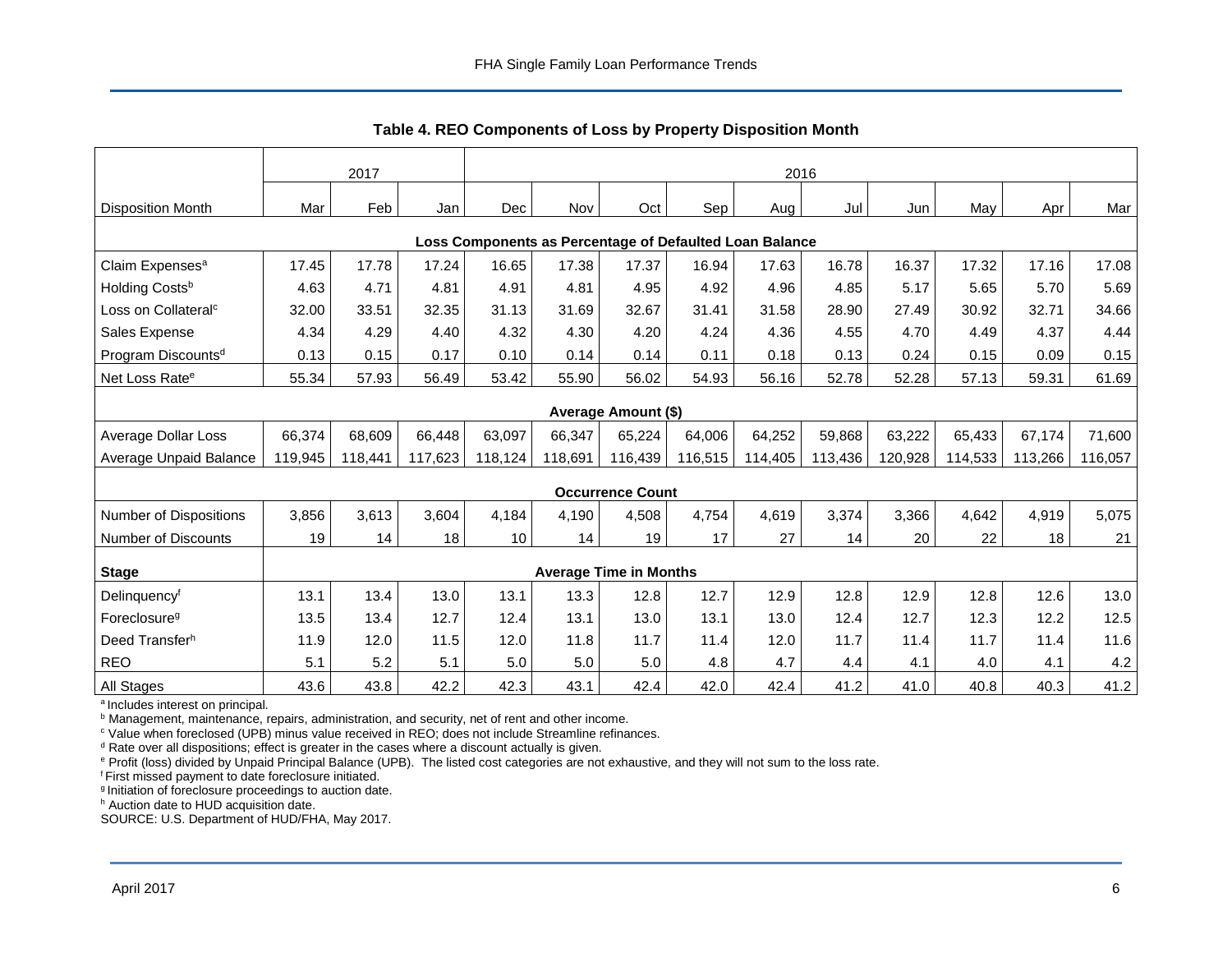<span id="page-7-0"></span>

<span id="page-7-1"></span>**Figure 1. Serious Delinquency Rate by Fiscal Year** 

NOTE: The FY 2009 cohort is separated into two parts, representing loan originations from October through March in 2009-1 and loan originations from April through September in 2009-2.